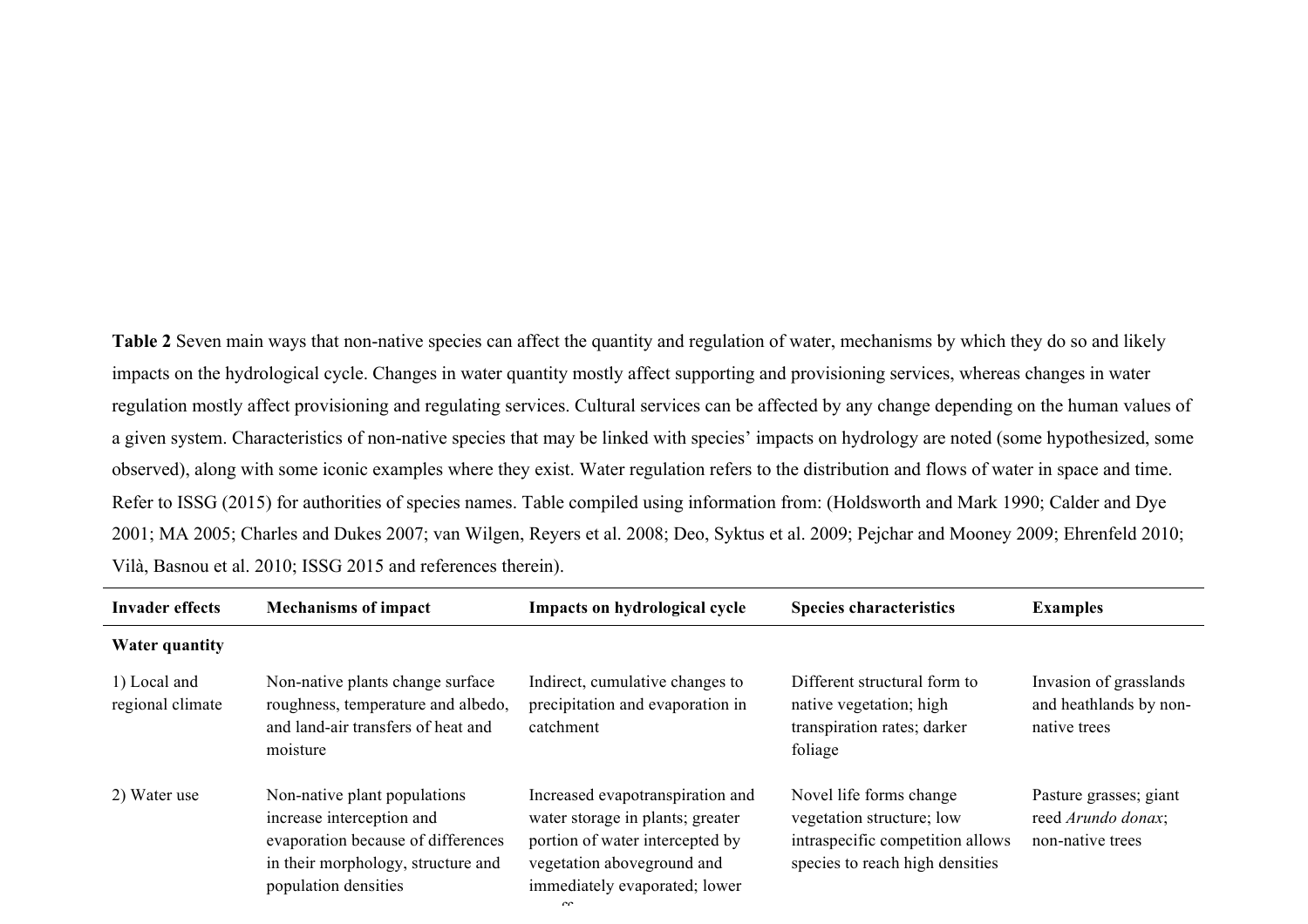|                                                       | differs from natives because of<br>their life stage (young plants use<br>more water), growth rates or<br>photosynthetic pathway (C3 plants<br>use more water than C4 and CAM<br>plants) | runoff, especially during plant<br>growth season                                                                                                                                 | population growth; age<br>distribution of population (e.g.<br>dominance of juveniles);<br>photosynthetic pathways                                                                          | globulus                                                                                                             |
|-------------------------------------------------------|-----------------------------------------------------------------------------------------------------------------------------------------------------------------------------------------|----------------------------------------------------------------------------------------------------------------------------------------------------------------------------------|--------------------------------------------------------------------------------------------------------------------------------------------------------------------------------------------|----------------------------------------------------------------------------------------------------------------------|
|                                                       | Non-native plants have greater<br>access to soil moisture and<br>groundwater                                                                                                            | Lowers water table; reduces aquifer<br>recharge, groundwater storage and<br>base flows                                                                                           | Deep roots; expansive root<br>system; high root biomass;<br>novel life form (e.g. tree in<br>heathlands)                                                                                   | Tamarisk; mesquite<br>Prosopis species;<br>mimosa; pines; wattles<br>Acacia species                                  |
|                                                       | Non-native animals and pathogens<br>reduce biomass and productivity of<br>native vegetation                                                                                             | Lower water use, interception and<br>evapotranspiration increase water<br>availability and decrease water<br>residence time; higher flood risk                                   | Herbivores that reduce<br>vegetation productivity                                                                                                                                          | Rabbits and other<br>terrestrial herbivores                                                                          |
| <b>Water regulation</b>                               |                                                                                                                                                                                         |                                                                                                                                                                                  |                                                                                                                                                                                            |                                                                                                                      |
| 3) Seasonality of<br>water use                        | Timing of growth of non-native<br>plants differs from native plants                                                                                                                     | Seasonal changes in water<br>availability                                                                                                                                        | Different growth season to<br>native (e.g. C3 vs C4 and CAM<br>plants, deciduous vs evergreen)                                                                                             | Willows and poplars in<br>Australia; yellow star<br>thistle Centaurea<br>solstitialis in US                          |
| 4) Ground surface<br>and soil texture<br>modification | Non-native species change physical<br>structure of ground and infiltration<br>capacity of soil                                                                                          | Changes to runoff flow paths and<br>velocities; changes in surface water<br>ponding and infiltration location<br>and rates; change in water<br>residence time, storage and flows | Plants: distinct from natives in<br>type and amount of biomass,<br>chemical composition and<br>amount of litter, dead wood,<br>root structure, root biomass,<br>timing of leaf senescence. | Plants that different in<br>structure or biomass<br>from native vegetation<br>Animals: common<br>earthworm Lumbricus |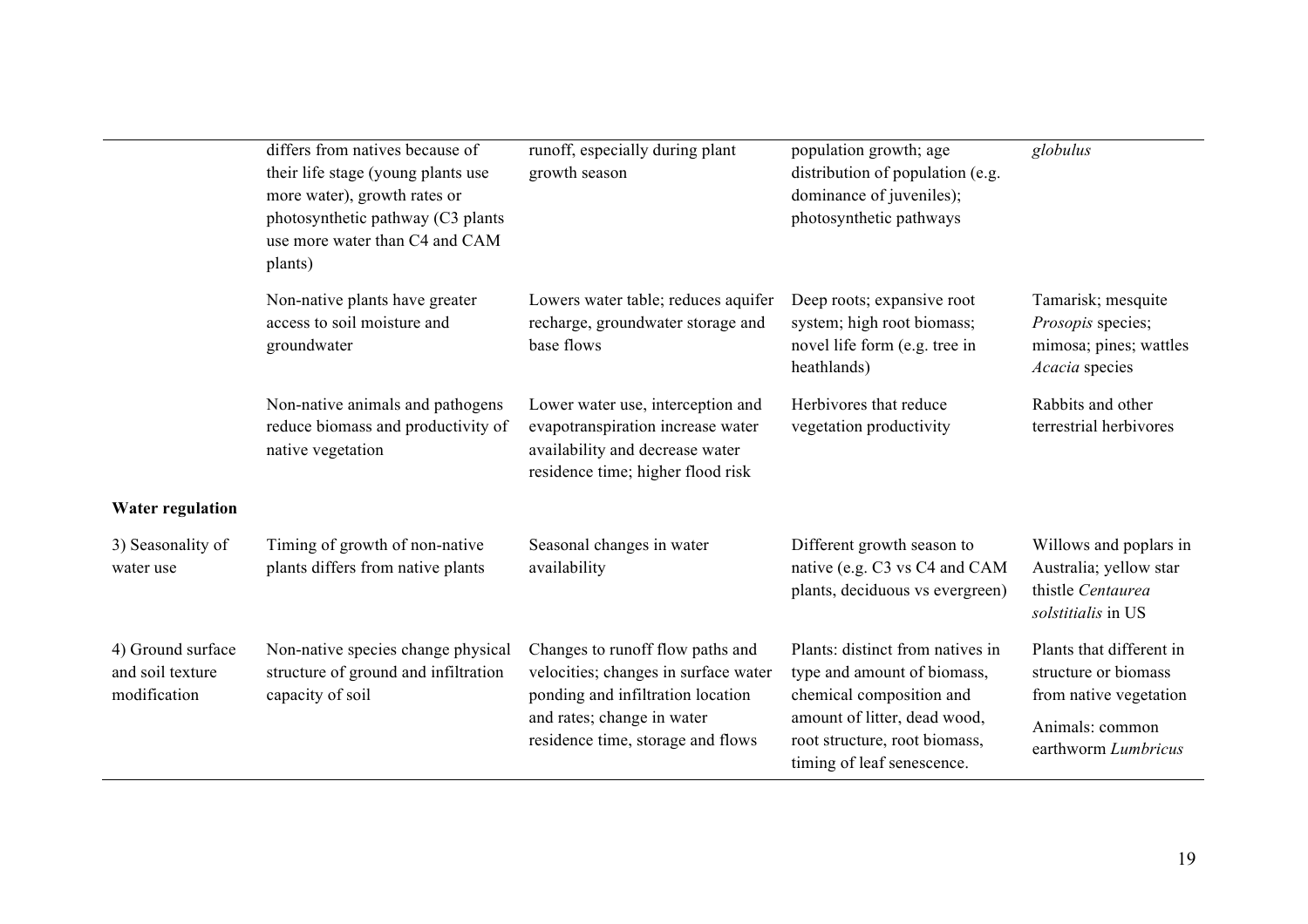|                                                                       |                                                                                                                           |                                                                                                                                                                                                  | Animals: behavior related to<br>burrowing, digging; soil<br>dwelling invertebrates.                                                  | <i>terrestris</i> and other<br>earthworms; rabbits                                                       |
|-----------------------------------------------------------------------|---------------------------------------------------------------------------------------------------------------------------|--------------------------------------------------------------------------------------------------------------------------------------------------------------------------------------------------|--------------------------------------------------------------------------------------------------------------------------------------|----------------------------------------------------------------------------------------------------------|
| 5) Wetland<br>encroachment,<br>channel narrowing<br>and sedimentation | Non-native plants trap sediment<br>and encroach channels, wetlands<br>and floodplains                                     | Reduced flood attenuation and<br>water residence times; altered<br>hydraulics, flow paths and<br>velocities; flashier hydrographs;<br>faster runoff; increased flood risk;<br>impedes navigation | Plant structure and morphology<br>that reduces flow speeds and<br>traps sediment; plastic growth<br>form; capacity for clonal spread | Tamarisk; mimosa;<br>giant reed Arundo<br>donax; sagittaria;<br>common reed<br>Phragmites australis      |
| 6) Destruction and<br>erosion of channel<br>form                      | Growth form of plants and<br>behavior of animals can cause<br>channel collapse, sediment erosion<br>and change flow paths | Altered channel morphology,<br>sediment size and hydraulics<br>changes patterns and velocities of<br>water flow                                                                                  | Plants: different root structure<br>and morphology from natives.                                                                     | Plants: willows and<br>poplars                                                                           |
|                                                                       |                                                                                                                           |                                                                                                                                                                                                  | Animals: burrowing, dam<br>building, benthic feeders.                                                                                | Animals: pigs; carp;<br>beavers; coypu<br>Myocastor coypus;<br>Chinese mitten crab<br>Eriocheir sinensis |
| 7) Channel water<br>flow                                              | Non-native species clog waterways<br>and infrastructure                                                                   | Slowing and impeding water flow;<br>water pondage; impedes navigation<br>and hydropower production                                                                                               | Plants: floating or submerged<br>plants that can form dense<br>stands (often monocultures);                                          | Plants: salvinia; water<br>hyacinth; Eurasian<br>water-milfoil                                           |
|                                                                       |                                                                                                                           |                                                                                                                                                                                                  | clonal; rapid population growth<br>Animals: habitat-forming                                                                          | Animals: Bivalves                                                                                        |
|                                                                       | Non-native bivalves armour<br>channel                                                                                     | Reduction in channel roughness<br>increases flow velocity, reduces<br>storage times, increases flood risk                                                                                        | Bivalves with hard surfaces                                                                                                          | Freshwater mussels,<br>e.g. zebra mussel and<br>quagga mussel from                                       |